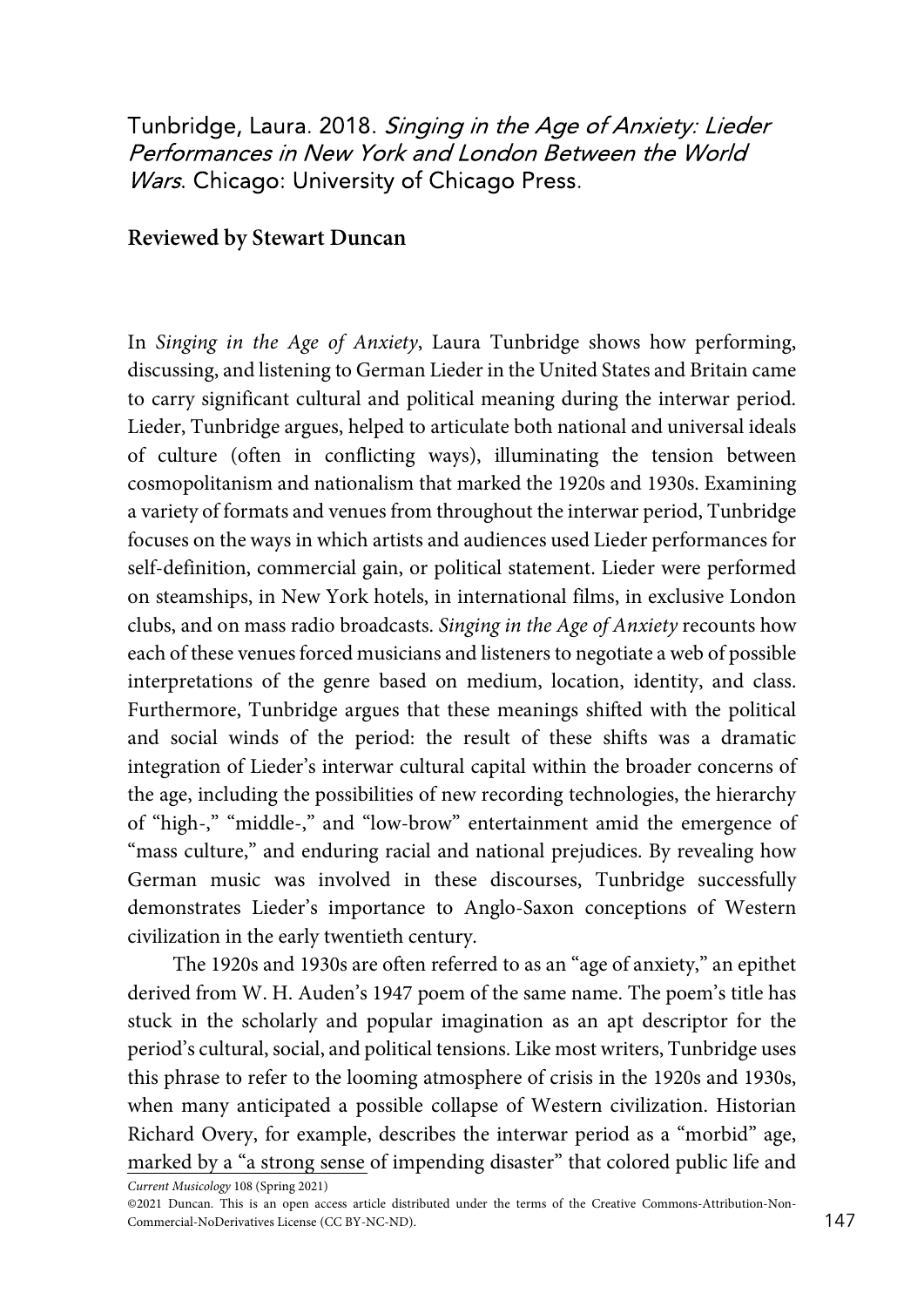## **Current Musicology**

made war seem inevitable (2009, 2). These fears were most visible in the 1930s, but also present in the 1920s, as post-war hopes for reconstruction and international cooperation were dashed by economic crisis and the hollow efforts of the League of Nations to maintain peace. These anxieties were compounded by the rapid pace of scientific and technological change, shifts which called attention to the disruptive effects of modernity and seemed to endanger what remained of pre-war culture. To many, Western civilization itself was under threat.

These were lofty worries, which at first glance might not seem to concern performances of German art song. Yet Tunbridge shows that Lieder were often used as currency in interwar debates in the United States and Britain about civilization and its future. Singing in the Age of Anxiety progresses through the various environments in which Lieder participated in these discussions.

The first chapter begins not in London or New York, but on a ship traveling between them shortly after the end of the First World War. Onboard, German-American contralto Ernestine Schumann-Heink found fellow musicians among the other travelers and, as was the custom of the day, performed for the ship's passengers. Her choices—"an Italian aria and some English songs," as recorded by her accompanist—were neither her traditional repertoire nor in her native tongue, but rather a reflection of the fraught politics of performing in German to a multi-national audience so soon after the end of the War (16).

Similar scenes are described throughout this chapter. Tunbridge details how musicians such as Schumann-Heink, Irish-American tenor John McCormack, Englishman Louis Graveure, and African-American tenor Roland Hayes altered their use of Lieder to navigate the politics of identity such performances incurred. The choices they faced—whether to sing Lieder in German or in translation, whether or not to provide the text to the audience, or where and how to position Lieder within a program—were heavily influenced by the optics of presenting artifacts of German culture, as well as by the era's prejudices for who was "allowed" to sing Lieder authentically. Schumann-Heink, for example, played up her Germanness for comedic effect on vaudeville and Broadway shows, yet very publicly cast it aside in other venues by renouncing her German citizenship, marrying an American, and adapting concert programs to support war fund-raising (23). Graveure, whose real name was Wilfrid Douthitt, used his false Belgian stage identity to tap into the American preference for "exotic" musicians (27). Hayes, meanwhile, used his adeptness with the German repertoire and language to overcome audience prejudices against the idea of a Black man singing Lieder. His success in London, Vienna, and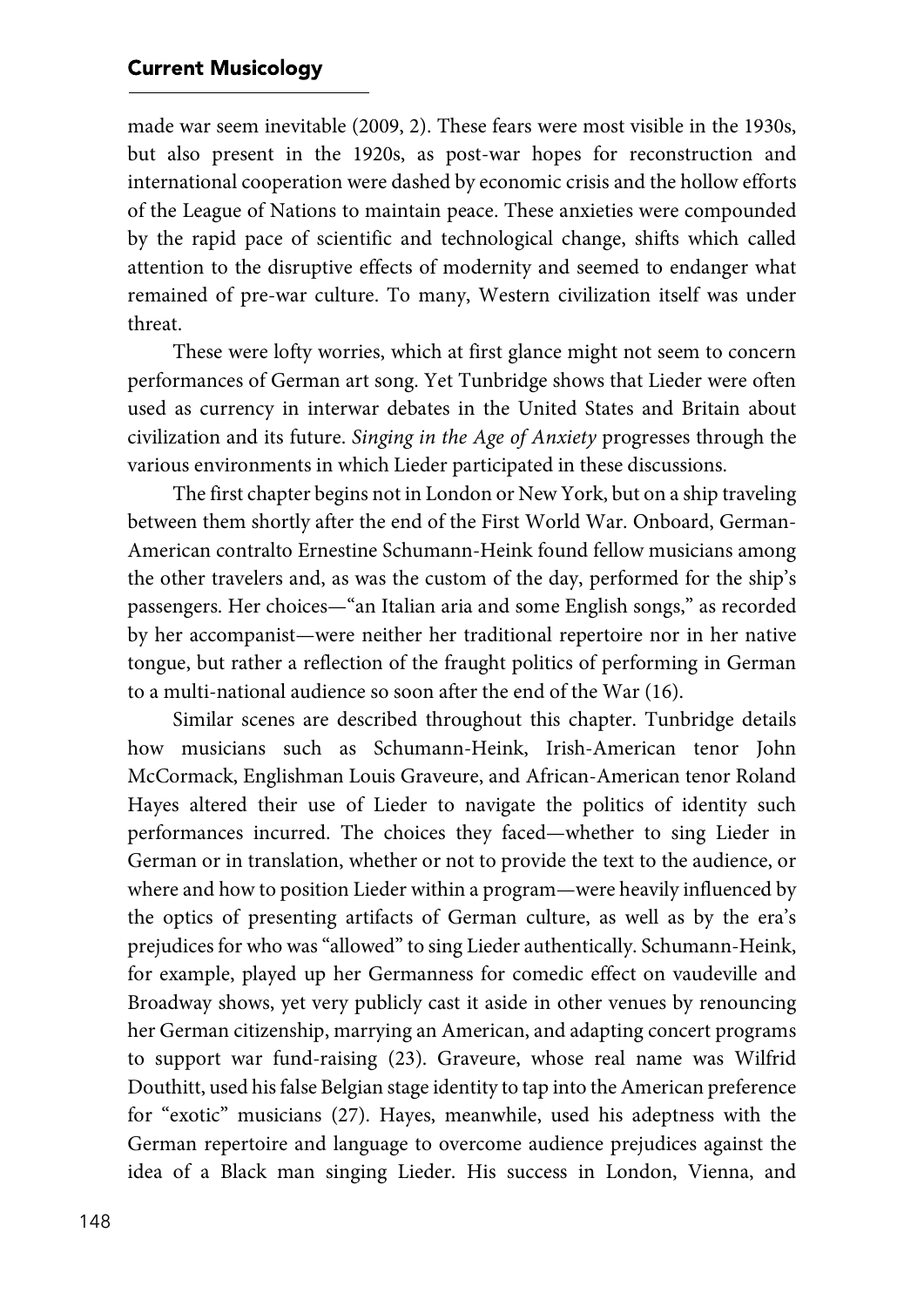eventually Berlin shocked audiences who were used to judging authenticity by nationality and race. Musicologist Kira Thurman (2019, 827) confirms Tunbridge's reading, writing that Black singers like Hayes "sang differently from the way they 'looked,' and in so doing severed the links between music and appearance" that many whites assumed were underpinned by race.

Tunbridge argues that performing Lieder towards the end of the War was fraught with political and social consequences. On the one hand, singers faced an audience who made assumptions about authenticity and ability based on race, ethnicity, and nationality—a challenge that made it difficult for African-American artists like Hayes, for example, to gain acceptance as a "serious" performer of German art song on either side of the Atlantic. On the other hand, that these singers were able to perform Lieder at all after the War shows the enduring appeal of German music to Anglophone audiences. Tunbridge emphasizes that wartime animosity only temporarily lessened American reverence for Teutonic culture.

The changing practices of Lieder performance after the War were affected not only by cultural politics, but also by technology and new practices of listening. In Chapter 2, Tunbridge investigates the ways in which gramophone records, radio broadcasts, and sound film encouraged new attitudes towards art song during the interwar period. The second chapter, therefore, is about the technology itself: how that technology influenced performance practices, modes of listening, and perceptions of repertoire; and how the music appreciation movement underpinned the elements described above. This approach produces one of the most eloquent and informative arguments in Tunbridge's book. New listening technologies, she suggests, shaped the performance of Lieder because they made that repertoire accessible to mass audiences at a time when a new class of listeners—the "middlebrow"—became a visible demographic. Although it fascinated many cultural commentators during the 1920s, the "middlebrow" label was loosely defined and awkwardly applied: in 1926, The Times described "middlebrow" listeners as those "who have heard orchestral and other serious music on the wireless and have begun to find it interesting and entertaining," an audience from whom "musical converts are to be made" (66). The satirical Punch, meanwhile, described them as "hoping that someday they will get used to the stuff they ought to like" (66).

The idea of the "middlebrow" listener appeared as access to all kinds of music grew exponentially in the 1920s. Tunbridge notes that gramophone records became more reliable and affordable, radio broadcasting grew nationally and internationally, and films introduced sound. Here, too, the general anxiety of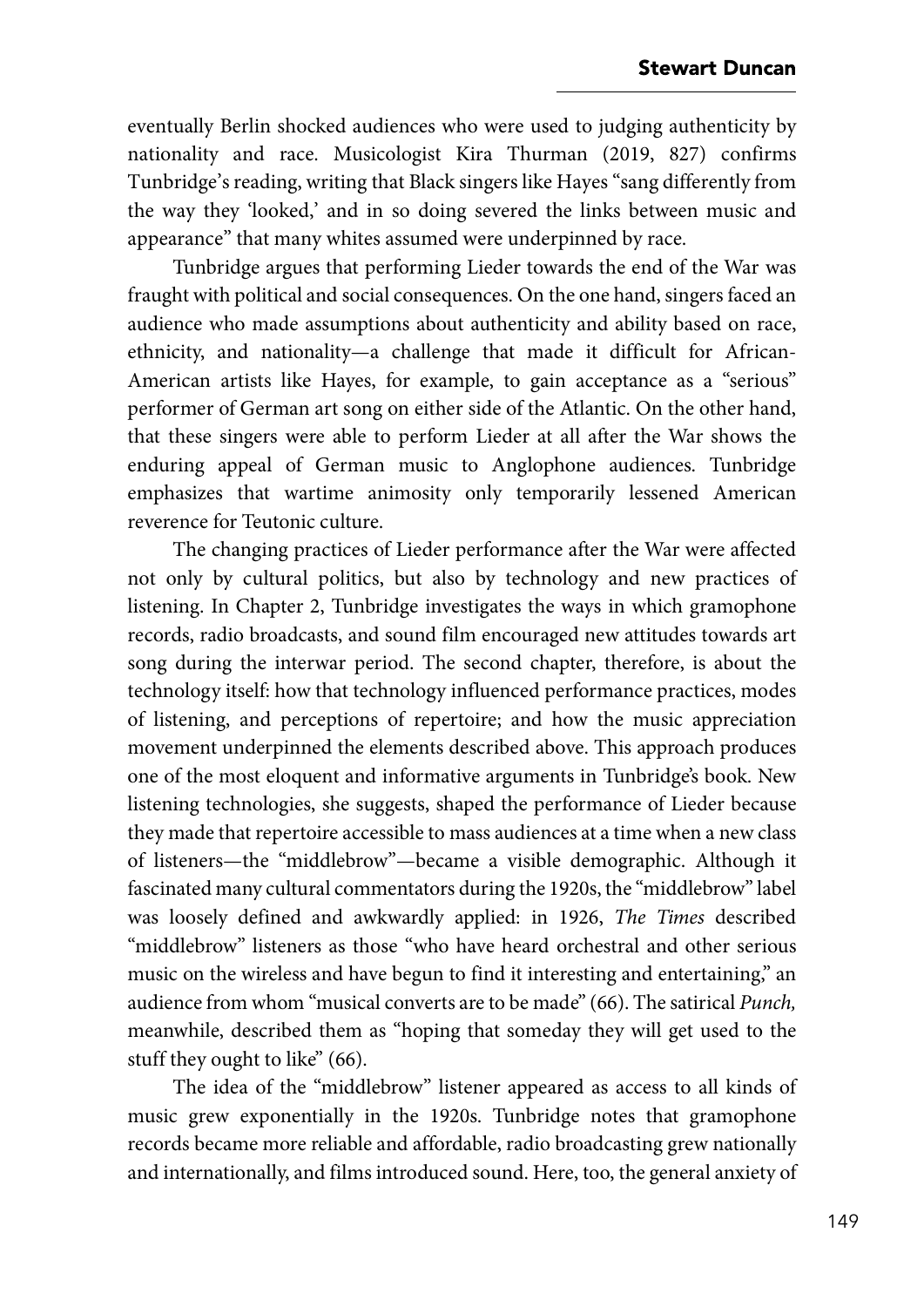the period left its mark: countless commentators worried that live performances would be rendered obsolete and that music would become a "passive, rather than participatory, activity" (43). Tunbridge argues that the nascent music appreciation movement sought to head off these concerns by articulating the pedagogical value of repertoires like art song. Record and broadcast executives responded by ensuring that significant Lieder composers, singers, and repertoires were commercially visible and viable. To commentators like the Times, Lieder could be a suitable bridge between mere entertainment and higher art music listeners "ought to like."

To this end, Lieder appeared frequently on the radio and in films—new mediums considered to be more "democratic" than recordings or live performances (65). These formats gave mass audiences an element of control at home that they could never exercise in the concert hall: one could switch radio stations or change gramophone records at any time. Tunbridge also describes how film and radio added an international element to the culture of Lieder consumption. As radio networks expanded, broadcasts were increasingly shared between countries, removing some of the ability to tell where a singer was from. Singers and Lieder also regularly appeared in multi-language films – productions distributed across international markets that often relied on the cachet of classical singers. John McCormack earned \$500,000 for singing in English, French, German, and Italian in the 1929 Song o' My Heart; Louis Graveure performed Schubert's "Ständchen" in 1934's Ich sehne mich nach dir; and Schumann-Heink included Lieder on short concert films in 1926 and 1927. Tunbridge argues that Lieder even provided inspiration for onscreen characters: in the 1934 film Blossom Time, Austrian tenor Richard Tauber actually appears as Schubert himself, stepping in to perform his own songs at a benefit concert when the original singer loses his voice. The result is so moving that Schubert's lover later agrees to marry him (as "Ständchen" plays in the background). Incredibly, this was not the first film to take the composer as its subject: the 1933 film Leise flehen meine Lieder was released in German, Spanish, French, Italian, and English versions.

The new mediums of radio, film, and records altered but did not displace traditional venues for Lieder performance in the interwar period. Chapter 3 shows how Lieder concerts catered to the social and intellectual aspirations of various groups in New York and London and how these performances highlighted continuing tensions between cosmopolitanism and nationalism. First, Tunbridge transports the reader up and down Manhattan, visiting the various societies and halls where Lieder was performed. "Another story of the city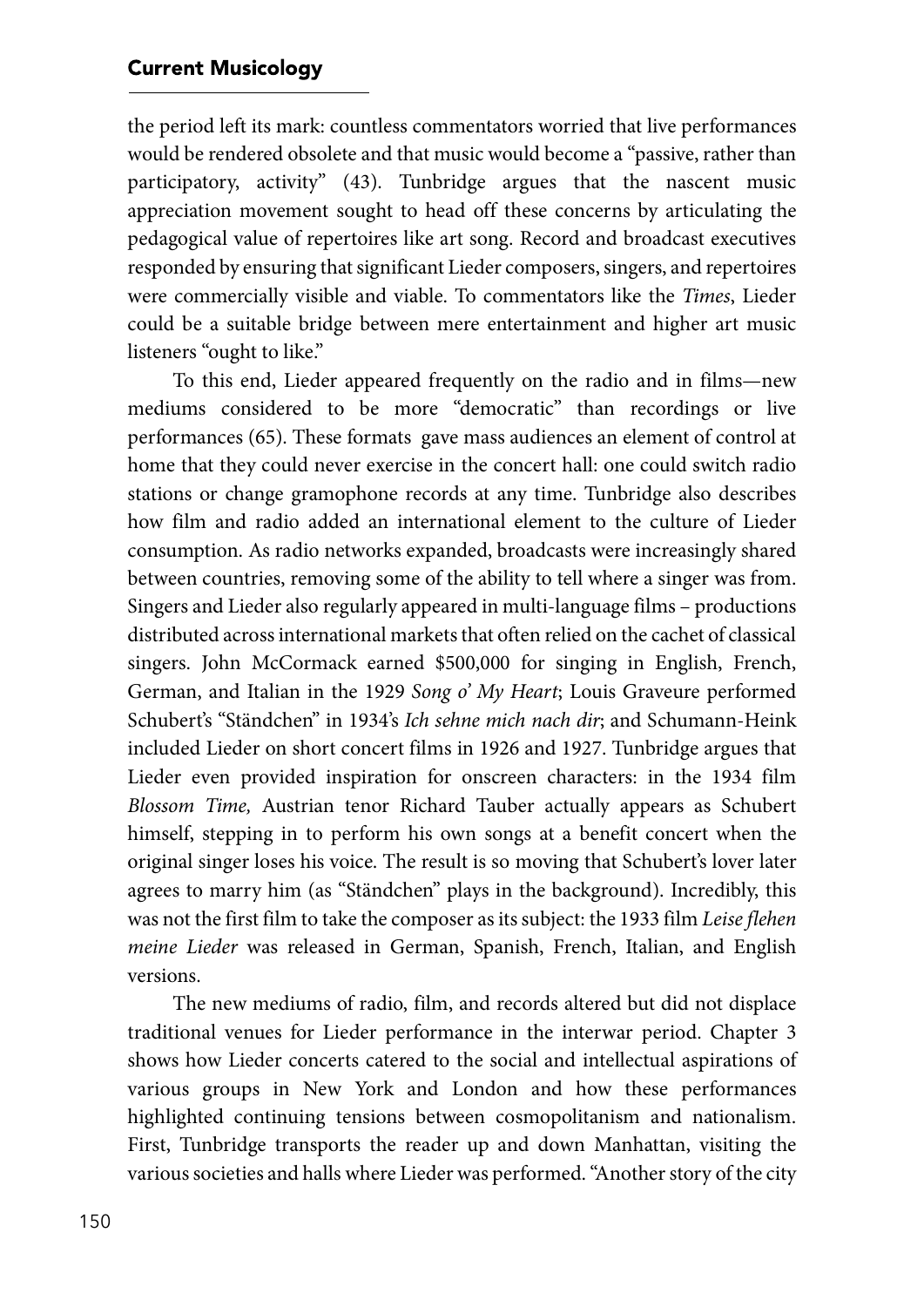emerges," Tunbridge writes, "when we look a little more closely at spaces associated with classical music" (93). Social and musical groups of all types supported Lieder performances: some, like the Deutscher Liederkranz der Stadt New York, kept an overt national identity, while others, like the Beethoven Society, sought a wider membership. Lieder recitals and society concerts appeared mainly in semi-public spaces throughout the city, from smaller purpose-built halls like the Town Hall to the grand Hippodrome, which could seat 5,200.

As the city's elite moved uptown, away from commercial life, Lieder performances proliferated in more private environments. "Musicales" professional concerts primarily hosted and attended by upper-class Protestant white women—presented Lieder in hotel ballrooms and concert halls as a luxury commodity. Attending these performances "signaled participation in a kind of moderately cosmopolitan civilization," Tunbridge writes, because the artists "were a mixture of native and foreign," singing a predominantly European repertoire with some American music (103). Events like the Bagby Musical Mornings attracted elite audiences (with ticket prices to match) and frequently featured Lieder. Concerts of this type also facilitated social exposure for women who eased into the public sphere through the new hotel restaurants and ballrooms springing up around New York. These events (and their attendees) represented a new flavor of public luxury that benefited from Lieder's cultural capital.

The venues, attendees, and customs described in this chapter enabled live performances of Lieder to flourish in the radio age. These occasions, often precariously "poised between public and private worlds" by their social or economic barriers, nevertheless emphasized the value and function of live performances in tandem with recordings. Tunbridge argues this combination of live and private consumption helped to change the appreciation of Lieder and the status of the genre for the rest of the century (94). But she also asserts that these deluxe performances illuminate Lieder's role in defining upper-class socialization in interwar New York. The "hotel civilization" that emerged in the city during this time, she writes, "confirmed and perpetuated the association between classical music and wealthy high society" in opposition to the spread of mass culture (115). In turn, she links Joseph Horowitz's claim of an intensifying interwar cultural elitism to the continued influence of a "genteel tradition" on Lieder performance, in which art was considered ornamental and removed from everyday life (94). We can easily locate such a tradition at the turn of the century, Tunbridge acknowledges, but it is typically said to have ended with the First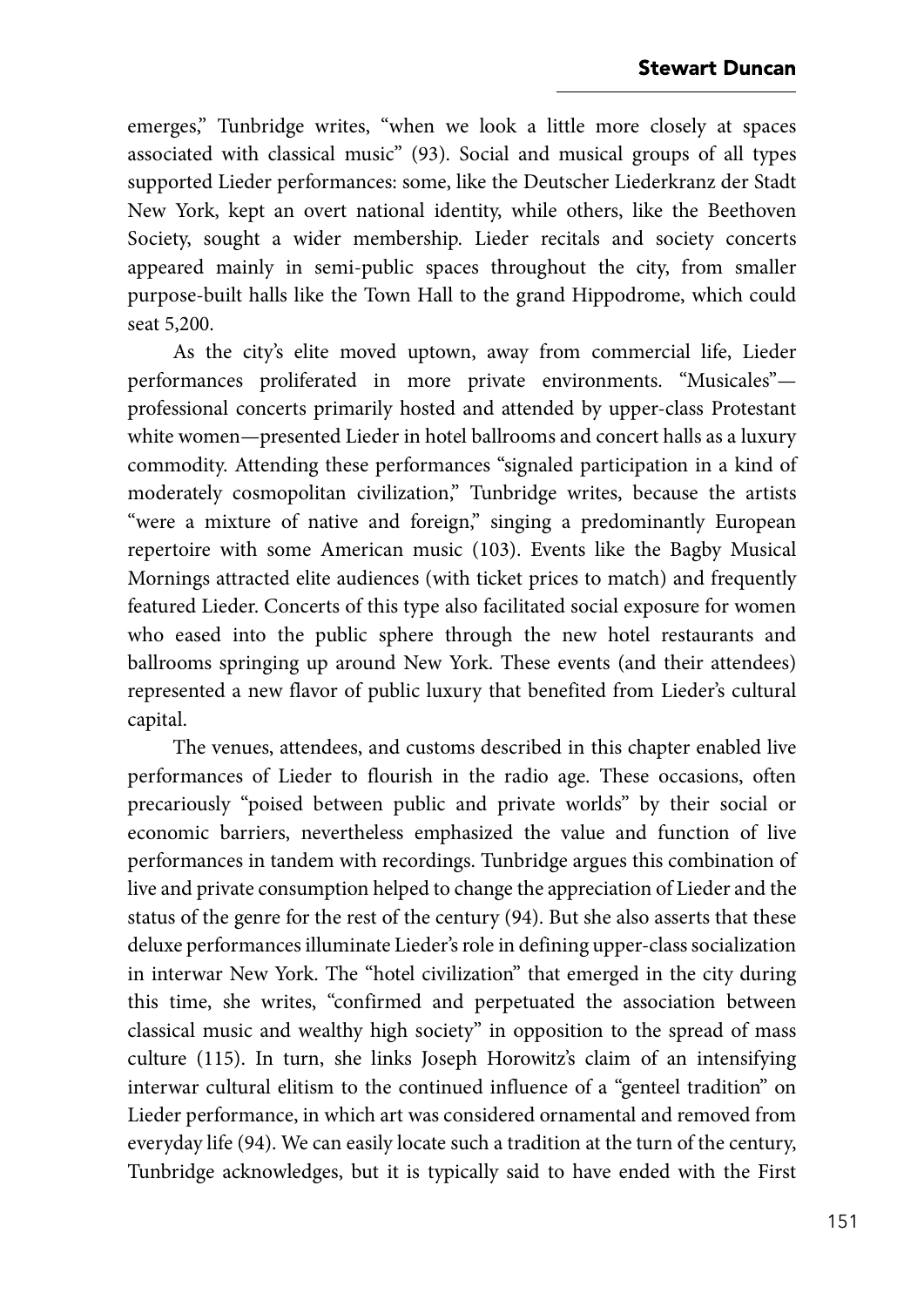World War; instead, she argues it was reconstituted within the ambitions of middlebrow culture in the interwar period.

Tunbridge also argues in Chapter 3 that, in contrast to Manhattan concert life, performance societies and entertainment media in London worked hand in hand to broaden audiences for Lieder. Perhaps the most significant group was the London Lieder Club (LLC), established in February 1933. Buoyed by rising interest in the Lieder of Hugo Wolf in the 1920s, the LLC combined the hotel luxury of the New York musicales with a strong continental presence. The LLC's unabashed emphasis on German music and musicians in a time of rising international tensions generated significant publicity. Its singers, almost exclusively foreign, were scrutinized as part of what the Daily Mail called a "German Invasion" of British culture in the early 1930s (121).

Yet Tunbridge argues the LLC ultimately strengthened cultural ties between Britain and Germany. She points to the work of the Anglo-German Club, which opened in 1931 and shared many members with the LLC, and to the 50,000 Germans who visited Britain as tourists every year in the early 1930s. In tandem with the Hugo Wolf Society, the LLC also grew the number of dedicated Lieder recitals and recordings made in London as well as the number of Lieder performances on the radio. This proliferation, Tunbridge claims, changed the appreciation of Lieder in England beyond an immediate circle of privileged audiences.

Chapter 4 examines American and British attitudes towards German music and musicians from the 1930s until just after the Second World War. It explores how Lieder were understood by critics and audiences as a German cultural product within the nationalistic context of pre- and postwar tensions, and how that identity influenced consumption and reception. In this chapter, many earlier themes reappear: changing performance practices, which continued to evolve in the face of new models and standards derived from recording technologies; the constant push and pull between cosmopolitanism and xenophobia; and widening divisions between the "brows," especially as economic depression limited opportunities for artists to perform across genres or venues. Tunbridge contends that these changes (and those described in earlier chapters) offer us an "alternative route" into the history of music making in the 1930s (132). This chapter delivers on her assertion by showing us how musicians, repertoires, and performances were affected by the era's politics and anxieties.

The effects of economic depression in the early 1930s and its associated political turmoil greatly impacted the musical world. Tunbridge first recounts how Elena Gerhardt, Elisabeth Schumann, and Lotte Lehmann navigated that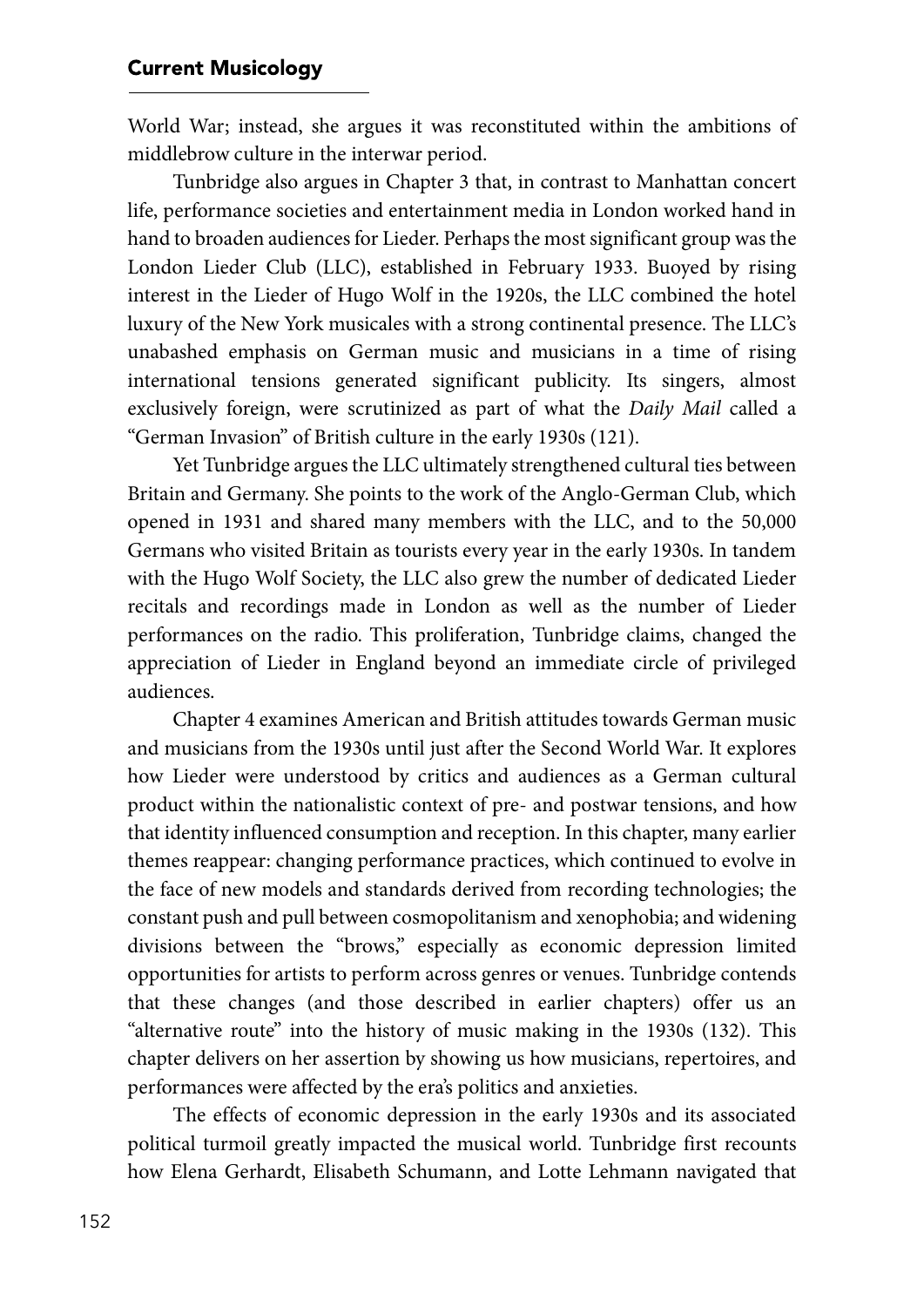flux, as song recitals went out of fashion and many artists feared losing work entirely. Grim job prospects also revived long-standing fears about radio and the gramophone supplanting live performances. Foreign musicians were increasingly subject to xenophobia and protectionism, even as refugees from Central Europe arrived in the United States and Britain in increasing numbers (135). Economic deprivation tested the strength of music's cosmopolitan networks as these refugee artists arrived: Schumann's biographer Gerd Puritz, writing in 1993, believed "the small-scale, subtle art form" of the Lied, born in the culture of Europe, did not fit the "huge, fast-moving New World" of the United States (Puritz 1993, 231).

Yet Tunbridge contends that there was a place for Lieder in these difficult years, in ways that often intertwined with the political issues that threatened musical culture. Marion Anderson's performance of Schubert's "Ave Maria" on the steps of the Lincoln Memorial in April 1939 shows how Lieder participated in political and racial dialogues while retaining its cultural cachet. Anderson was prevented from performing at Constitution Hall by the Daughters of the American Revolution, upholding a ban on nonwhite artists. The public outcry caught the attention of First Lady Eleanor Roosevelt, who worked for the singer to appear instead at the Memorial (146). In a typically varied program, Anderson performed the "Ave Maria" in between a Donizetti aria and four spirituals to a crowd of 75,000 people. "Nation's Capital Gets Lesson in Tolerance," newsreels reported (147). Tunbridge sees Anderson's performance of Schubert as a mark of Lieder's continuing cultural cachet, meant to assert her validity as a musician in spite of racist oppression. At the same time, Anderson's inclusion of Lieder in this pathbreaking concert reveals what many saw as the genre's "universal" appeal as War approached.

The above idea of Lieder's universality—its supranational cultural relevance—defined the genre's increasingly complex role in interwar culture, and it is towards this tension that Tunbridge's focus is aimed. While the genre could never be unmoored from its association with the German language, in the 1930s it became more strongly linked to the notion that Western society was universal. To many, Lieder became a symbol of the very civilization threatened by inevitable war with Germany. This was a dramatic reversal of attitudes commonly held less than two decades earlier. While German music was suppressed, and even vilified during the First World War, no such prejudice appears during the anxious prewar years or during the Second World War itself. Lieder were sung regularly, including performances of complete song cycles: Myra Hess's daily concerts at the National Gallery in wartime London regularly featured Lieder; Elena Gerhardt performed German songs to an enraptured audience of British soldiers